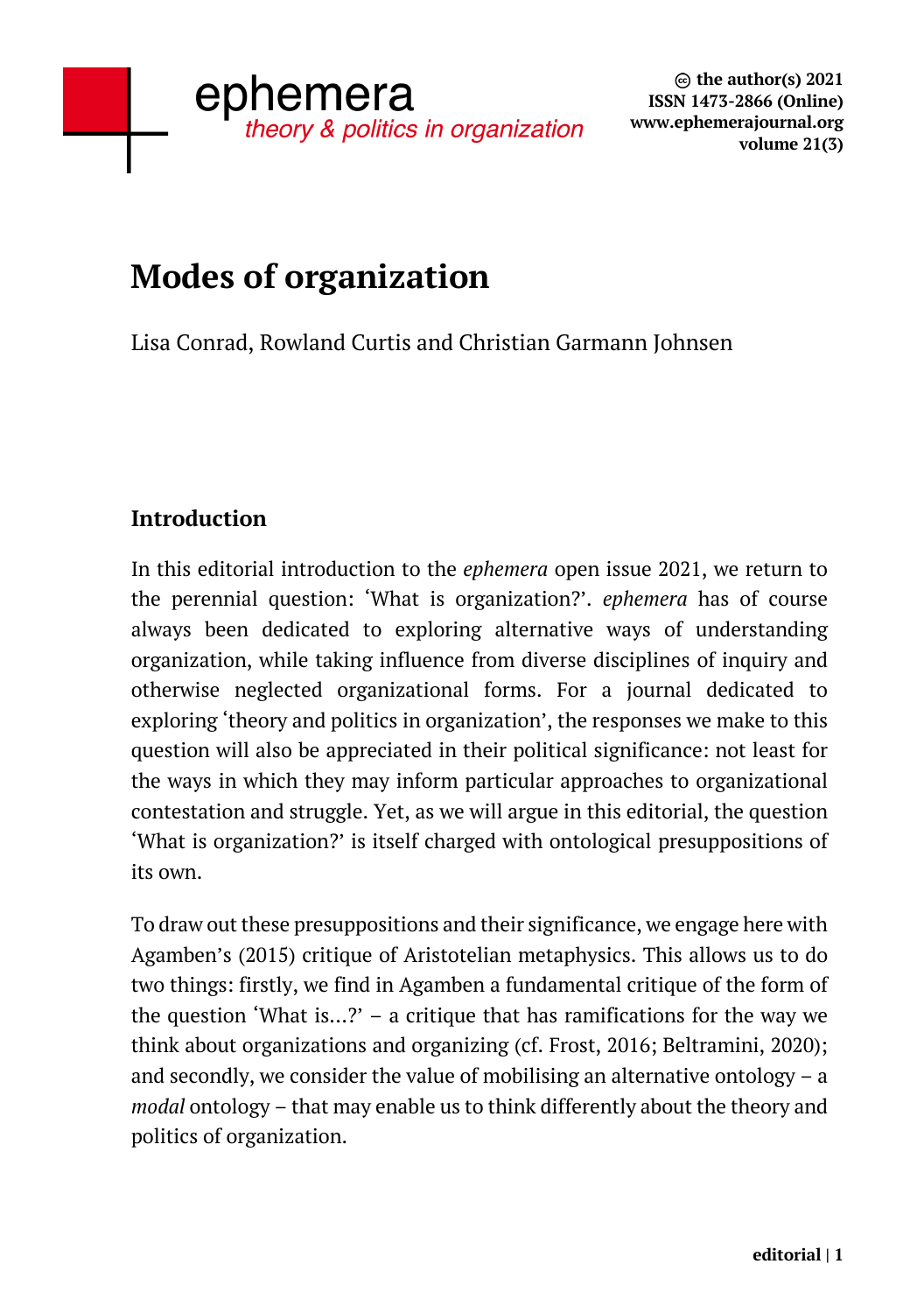Through such modal ontology we describe a relationship to questions of organization that dispenses with any reference to an underlying essence or continuity of organization (the 'what'), but instead exercises a pluralistic thinking of organization as existing purely in its modifications (the 'how'). As we explore further below, this is distinctive to more classical traditions in philosophical ontology where organization in its particularity (existence) would be understood as the manifestation of an underlying generality (essence), and which essence would serve as the continuous basis for its manifest transformations.

Our brief engagement with modal thinking here can be located within a wider 'ontological turn' in the social sciences, and which in organization studies has encompassed such areas as critical and speculative realisms (e.g. Fleetwood 2005; Campbell et al., 2019), process philosophy (Helin et al., 2014), science and technology studies (e.g. Czarniawska, 2009), posthumanism (e.g. Johnsen et al., 2021), affect theory (e.g. Karppi et al., 2016), object-oriented-ontologies (e.g. Letiche et al., 2018), infrastructural thinking (e.g. Kemmer et al., 2021) and experimental ethnography (e.g. O'Doherty & Neyland, 2019).

While ontological assumptions may have conventionally have been treated as the philosophical *grounds* for organizational inquiry, defining in generalised terms the nature of its objects of inquiry (Burrell & Morgan, 1979; cf. Willmott, 1993), what has arguably been distinctive in the more recent turn to ontology has been a relationship to ontological themes and questions as features of the very problems of organization with which we are engaged – including the discursive mobilisation of such ontological conceptions within everyday organizational practices and relations (e.g. Mol, 2002; Holbraad & Pedersen,  $2017$ ).<sup>1</sup>

As we will be exploring further below, this renewed ontological interest has also included a related concern with the potentials for philosophical inquiry, not to legislate the ontological grounds for our inquiries, but to hold open the

<sup>1</sup> In so doing, such ontologically-oriented approaches would thereby offer an important contrast with more conventional empiricist organization studies that would (seek to) maintain a constitutive, dualistic separation between the 'subject' and 'object' of research practice, thereby to render both 'organization' and 'theory' manageable and in their allocated places.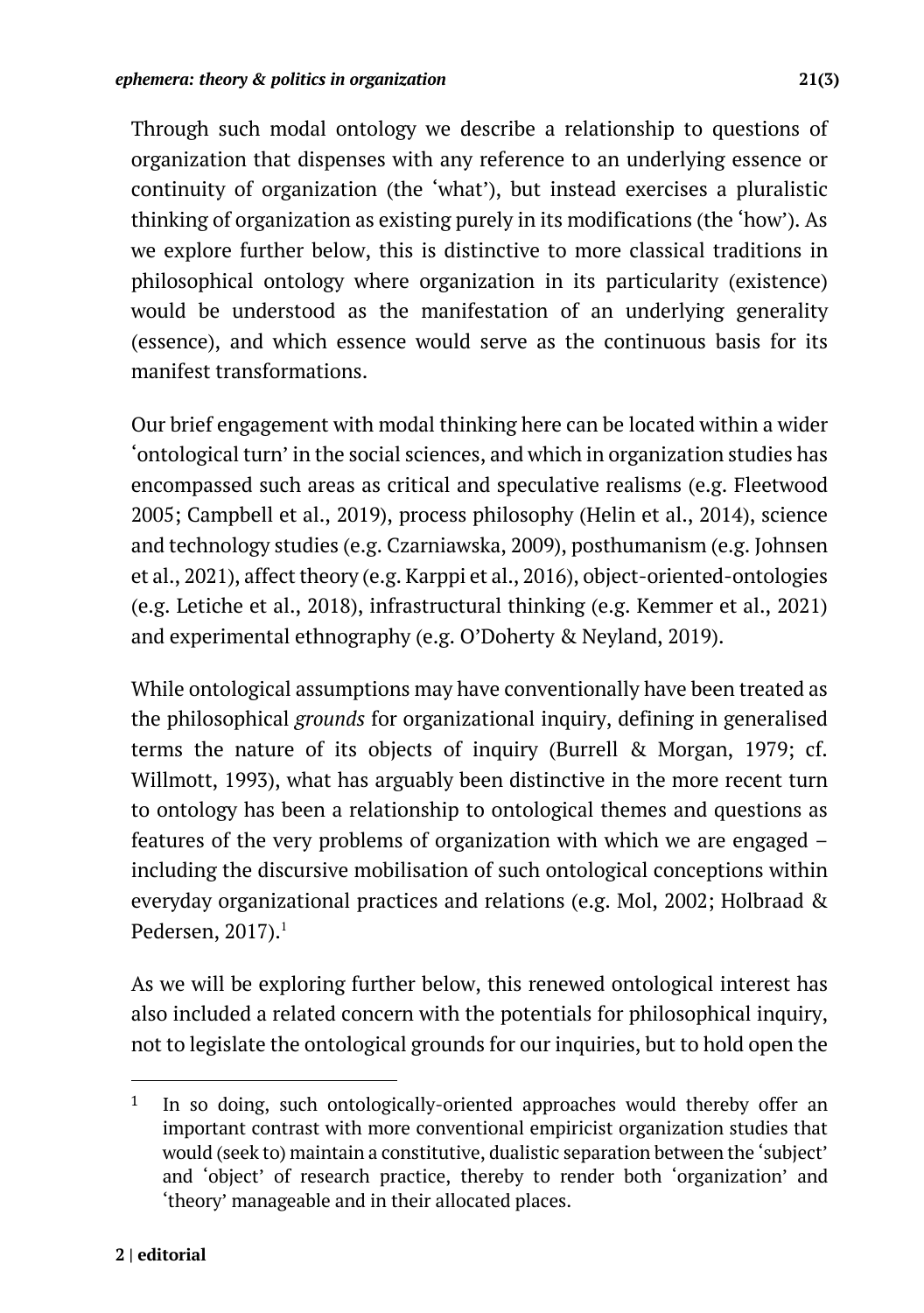conceptual spaces within which such ontological plurality may be both navigated and sustained (e.g. Latour, 2011, 2013; cf. Sørensen, 2003). An important precursor to such inquiries in organization studies can be seen in the writings of Robert Cooper, the subject of an early special issue of *ephemera* (Böhm & Jones, 2001), whose philosophically-informed writings served to invite students of organization into the adventure of more 'open' ontological fields of organizational inquiry (e.g. Cooper, 1976; see also Spoelstra, 2005).

Through the concept of modes, we will seek to reflect on the contributions to this open issue by suspending the assumption that organization may be only one thing, or that organization might be engaged as a 'thing' with an essence as such. Through a reading of the recent modal investigations of Agamben, in the next section we will take up a question of the plural and divergent *modes*  through which what we call organization may exist and persist, and which, in the concluding section, will offer us a means by which to consider both the plurality and singularity of the contributions to this open issue.

#### **How is a mode? Agamben contra Aristoteles**

In *The Use of Bodies*, the Italian philosopher Giorgio Agamben develops what he calls a modal ontology. This modal ontology takes its point of departure from what Agamben characterizes as 'Spinoza's radical ontological thesis': 'Nothing exists except substance and modes' (Spinoza, 2002: 224; cited in Agamben, 2015: 159). The radicality of this thesis, Agamben maintains, is that the substance does not exist independently of its mode, because the mode is inseparable from the substance. A mode, in Agamben's view, is a 'form-oflife', understood in the sense of 'life indivisible from its form' (2005: 206). Consider, for example, a seemingly simple form like a chair. From a modal ontological perspective, a chair does not have a specific 'essence', defined as the common characteristics of all chairs, that would precede the thing itself. Thus, the chair does not have to comply with a set of generic characteristics in order to qualify as a proper chair. Rather than being restricted to a single function (e.g. a chair can only be used for sitting), the mode of the chair is its possibilities, which can only be explored by using the chair for different purposes. In this way, Agamben seeks to liberate things from an ontology that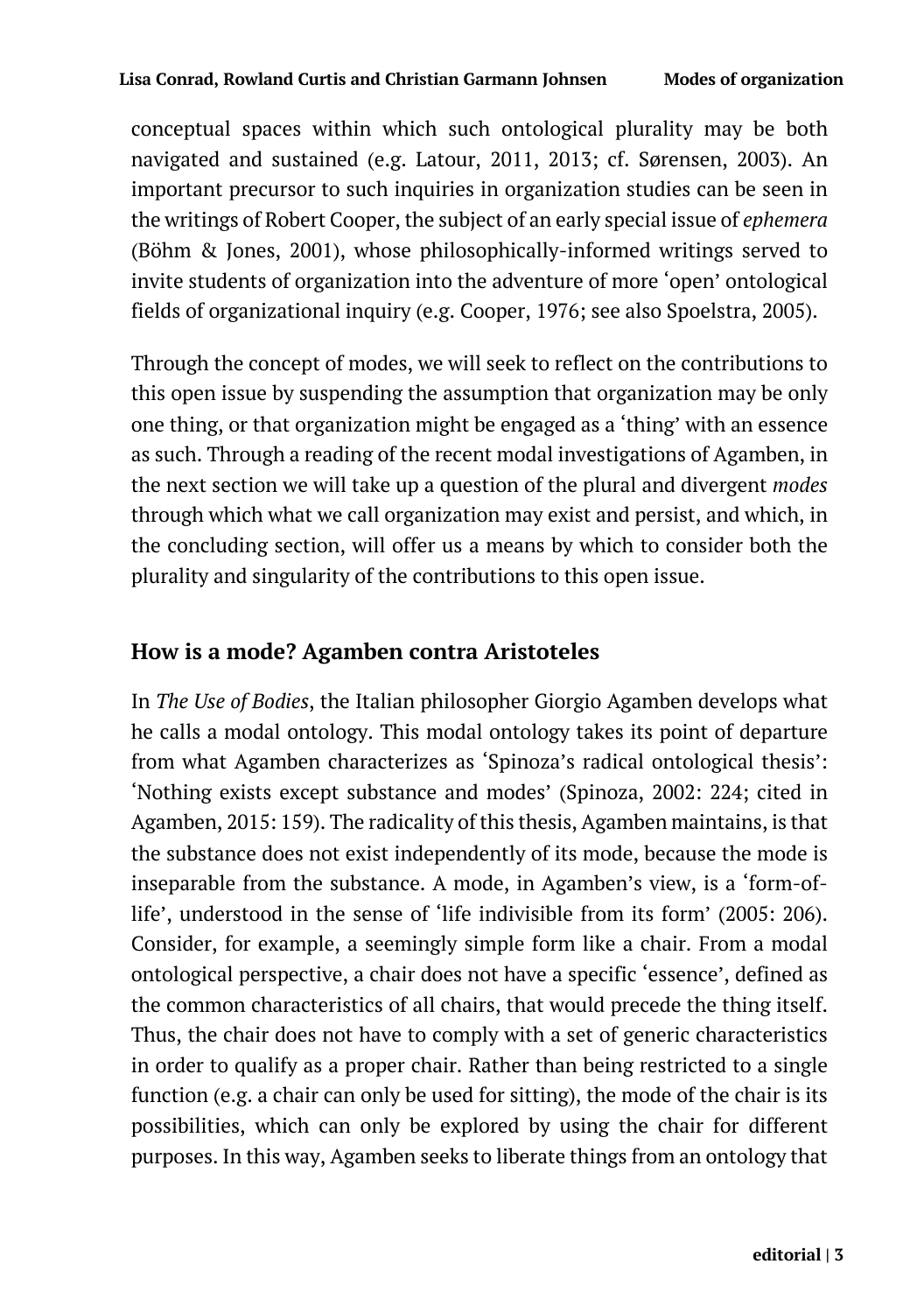restrict them to a generic form, and thereby to explore through use what things can become.

The importance of Spinoza's ontological thesis that only substance and modes exist, as Agamben elaborates, lies in its ability to render inoperative the Aristotelian ontological apparatus that has defined so-called Western thinking since its inauguration. What is at stake in Aristotelian metaphysics is to clarify the relationship between essence (general form) and existence (particular things). In the Aristotelian tradition, the essence of things enjoys priority over singular existences: for example, the existence of a singular person is subsumed under the essence of humans in general (defined as animals with reason). This view raises the question, however, of what mediates the relationship between existence (this particular person) and essence (the common form of human beings). How can the essence of human beings be transmitted into a single person? This question sparked much debate in scholastic theology that remained inspired by the philosophy of Aristoteles.

For Aristoteles, this problem is resolved by introducing a distinction between the potential (form) and the actual (matter). The form is understood here to be the potential that lies inherent in any matter. For example, the seed has the potential of growing into a tree or a child has the potential to become a grown-up. Yet, despite this attempt, Agamben argues that the passage from the potential to the actual remains 'problematic' (2015: 157), since the relationship in Aristotelian metaphysics is ambiguous. Thus, the connection between what a thing is (matter) and what it can become (form) remains unresolved. This then is the problem of 'individualization': how the actual and the potential would relate to one other.

Agamben does not seek to resolve this problem within the confinement of Aristotelian metaphysics, but instead looks towards the fundamentally different ontology of Spinoza. Rather than grounding his ontology on either a sharp distinction between potential and act, or being and becoming, Agamben argues that Spinoza's conceptions of substance (or what he calls 'being') and modes represent an important break with Aristotelian metaphysics. This is the case, for Agamben, because being and modes are not understood to exist independently of each other.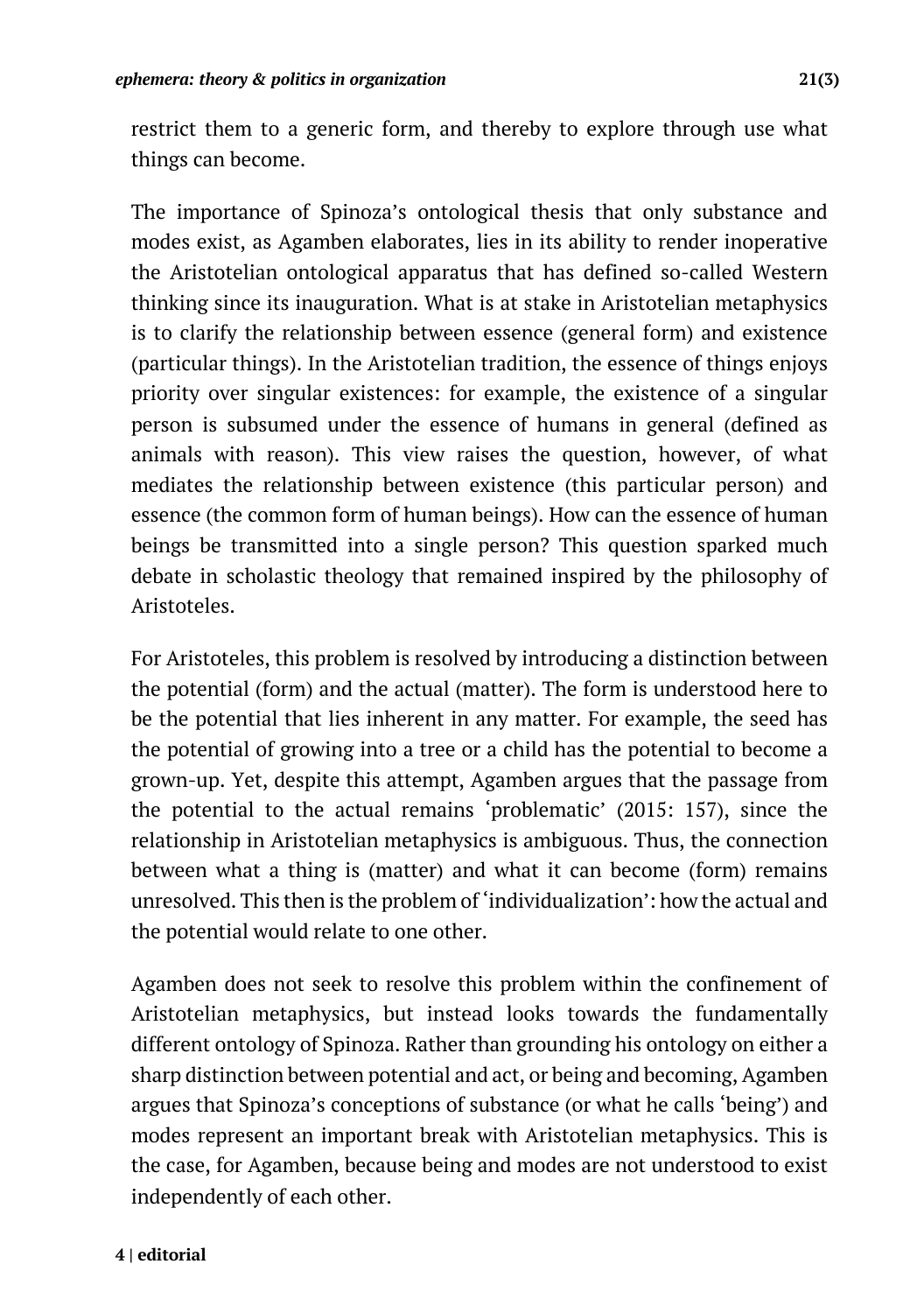However, Agamben insists that we should look for neither identity nor difference between being and modes. On the contrary, we should understand that being and modes operate on the basis of 'coincidence, which is to say the falling together, of the two terms' (2015: 165). Agamben elaborates: 'Being does not preexist the modes but constitutes itself in being modified, is nothing other than its modification' (2015: 170). For example, a particular thing, such as a chair, is therefore nothing but a specific modality of being, and, as such, it feeds back on being itself, constituting it. Being is a chair. A mode is not a static state, such as reaching an end goal wherein the being has realised its potential (the perfect chair, with no further designs needed). Instead, the way a mode is modified – that is, the way that the mode expresses being – serves as the basis for change (the question of how to sit and what kind of devices are helpful for sitting will be asked and answered again and again). Agamben writes: 'In a modal ontology, being uses-itself, that is to say, it constitutes, expresses, and loves itself in the affection that it receives from its own modifications' (2015: 165). A mode equips being with a capacity for expression. In this relation, the practice of use, for Agamben, is a process of transformation. For example, when children play with objects, they find new ways of using them; a legal document is suddenly transformed into a paper airplane (Agamben, 2007).

While describing a radical departure from Aristotelian metaphysics, Agamben nevertheless finds inspiration in Aristotle's thinking:

Modal ontology has its place in the primordial fact—which Aristotle merely presupposed without thematizing it—that being is always already said: *to on legetai* . . . Emma is not the particular individuation of a universal human essence, but insofar as she is a mode, she is that being for whom it is a matter, in her existence, of her having a name, of her being in language. (2015: 167)

The fact that her being matters for Emma opens up an ethical dimension. A mode is not restricted to a description of what is, but rather emphasizes a concern for the 'form-of-life' that the mode expresses. Thus, Emma, in Agamben's example, is a mode (assigned a name, having an existence, etc.), but by virtue of that mode, she has a capacity for changing herself, since her being is a concern for her. This concern is a concern for *how* Emma is. For this reason, Agamben writes: 'Modal ontology, the ontology of the *how*, coincides with an ethics' (2015: 231). Agamben therefore refuses that such an ethics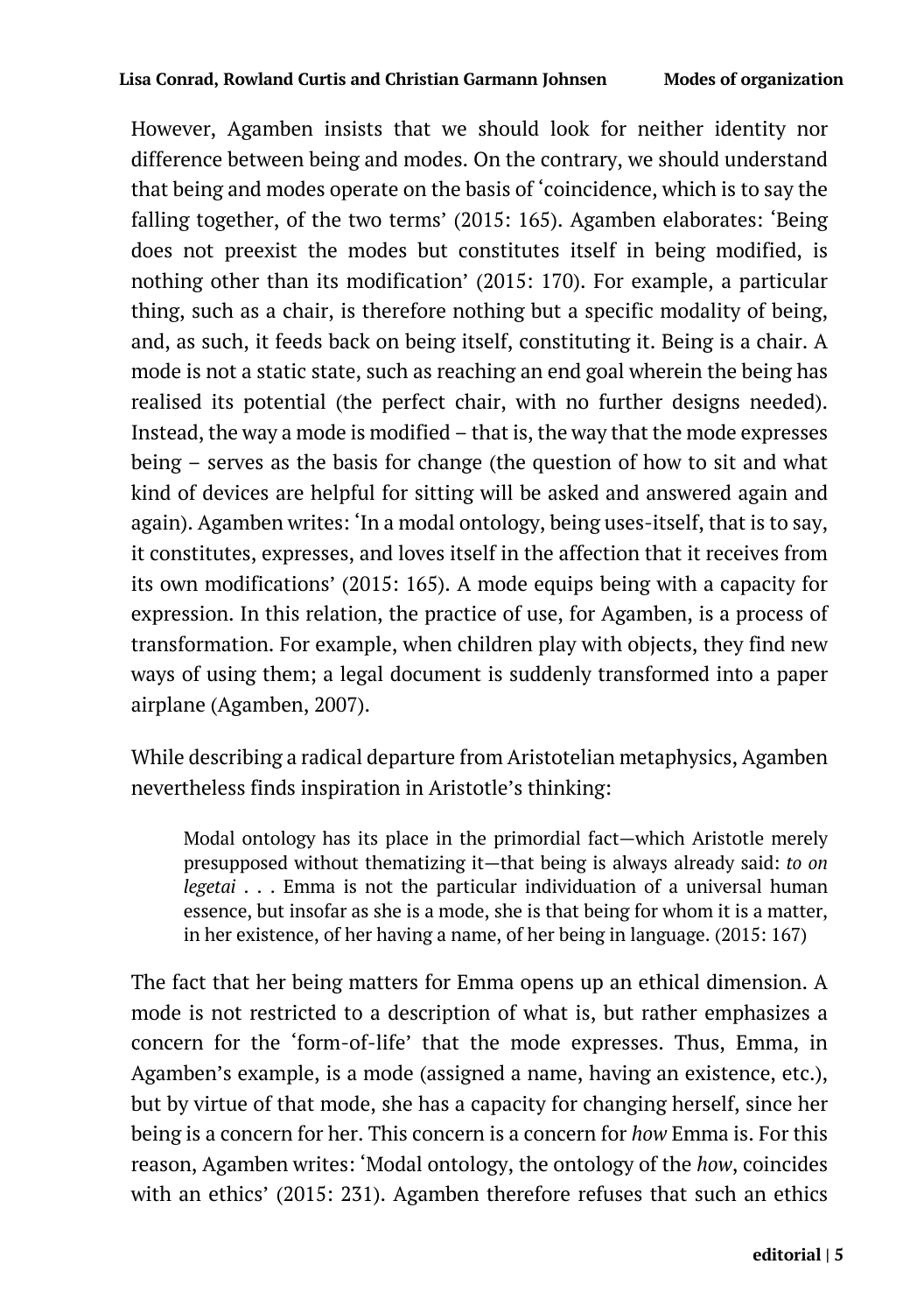would operate through a mode's (actual) realisation of some predefined goal (potential); quite the opposite: Agamben attempts to break free of a thinking that restricts things to what may otherwise be considered their inherent potential, such as the chair's potential as a tool for sitting. This is what Agamben calls the procedure of 'inoperativity', which consists in 'liberating living human beings from every biological and social destiny and every predetermined task' (2015: 278).

On the one hand, we can see that Agamben does not view being as a general term that is actualized into particular modes because being does not exist prior to its modification. For this reason, contrary to Aristotelian ontology, there is no being which is not always-already modified in a specific manner. Being and mode are therefore two sides of the same coin. On the other hand, it is also important to note that being and modes are not organized in an ontological hierarchy (cf. Fleetwood, 2005). Neither being nor modes are understood to have a primary ontological status. Quite the opposite, being and modes are seen as intrinsically connected, because being can only exist insofar as it is modified in a specific manner.

To further explain the relationship between being and modes Agamben evokes the concept of rhythm, citing Plato for his acknowledgement that 'order in movement is called "rhythm"' (2015: 172; cf. Davies, 2019). Agamben thereby explains that we should think of modes as expressing a specific rhythm, involving a flow that follows a specific pattern. If we look at how a mode entails rhythm, then we can see that a mode is therefore neither predetermined by a fixed orderly scheme nor in a constant state of flux. Both of these extremes fail to acknowledge how order and movement are mutually dependent upon one another. A rhythm has order, but it is an order that transpires through movement. We cannot talk about the movement of a rhythm without order; nor does it make sense here to talk about order without movement. Hence, movement and order are intrinsically intertwined within a rhythm. Viewed from this perspective, it does not make sense to state that either organization or change has an ontological priority over the other: instead for Agamben there is no change without organization; no organization without change.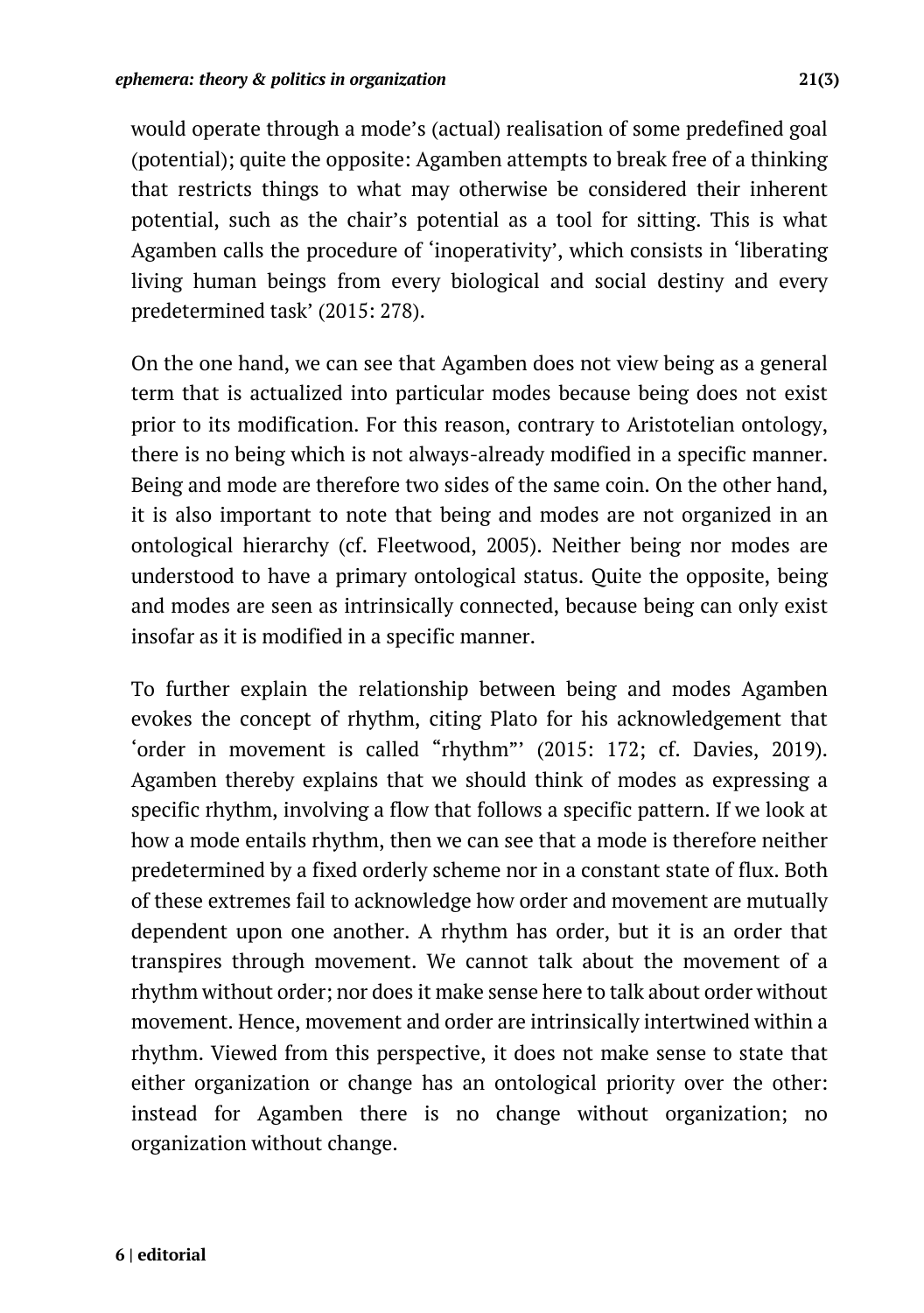The problem here then is not to discover the relationship between change and organization, but rather to explore how this relationship is *modified*. To grasp this, for Agamben, we are therefore led to reformulate the problem of ontology. If we ask the question 'What is…?', then we are inevitably led into a distinction between essence and appearance. As we have already seen, formulating the question 'What is organization?' immediately calls for us to explore what organization basically 'is' by looking for its essential characteristics and differentiating them from mere appearance. Because the form of the question carries such presuppositions, Agamben encourages us to radically reformulate the problem of ontology: instead of asking 'What is…?', Agamben proposes we instead ask 'How is…?'. We can thereby see how this shift of perspective may have profound implications for our thinking of the relationship between change and organization. The question 'How is…?' does not require us to search for a hidden essence underlying the appearances of things. Instead, the question requires us to explore how being is 'expressed' (2015: 166). Thus, we should ask: How is organization happening at this specific point in time, in this singular instance? And also, relatedly: How is change expressed here in relation to this organization?

Agamben's modal ontology therefore suggests important implications for organization studies. When we explore organizations on the basis of such a modal ontology, following Agamben, we would not evaluate organization according to a generic 'essence' – such as a hierarchy or structure – according to which its status as 'an' actual organization may be confirmed. Instead, such modal thinking would be attentive to the singular 'form-of-life' that each organizational form expresses. Such 'forms-of-life', in Agamben's terms, 'are never simply *facts* but always and above all *possibilities* of life, always and above all potential' (2015: 207, italics in original). We are thereby led towards engagements with organization that are moved by a concern for the singular 'forms-of-life' which they express, and which may only become apparent in use.

### **Modes of organization**

Our theme of modal organization thereby allows for a distinctive set of reflections on the contributions to this open issue. This is an 'open' issue, and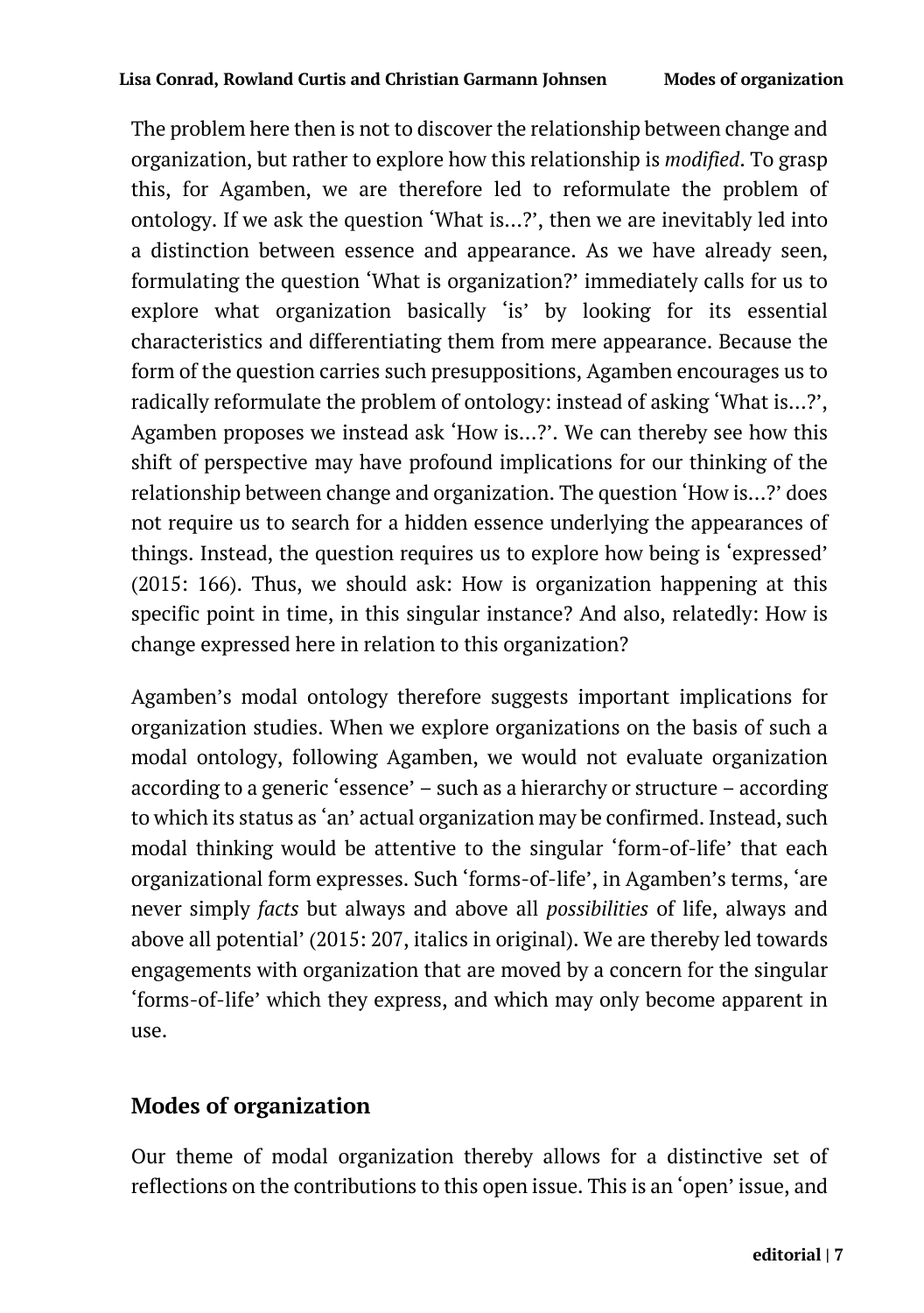the issue of openness signals the tracing of a plurality, rather than a movement towards editorial closure. While we will explore some thematic connections across the different contributions to this open issue – such as academic labour, growth and degrowth and the production and mobilisation of data in organizational life – through such modal thinking we will also seek to maintain an appreciation of the singularity of the individual contributions and the particular movements in the 'how' of organization that they track.

Anja Svejgaard Pors and Eva Pallesen's article 'The reorganization of the bureaucratic encounter in a digitized public administration' (this issue) focuses on a citizen service centre in a Danish municipality subject to a restructuring programme with the intention of turning its citizens into savvy and dutiful users of digital self-services. Pors and Pallesen use Max Weber's description of the bureaucratic ethos by way of contrast to the ideal images of the public sector worker that are mobilised in the transformation programme: instead of suppressing affection, enthusiasm and individuality, as in the bureaucratic model, the staff are given the task of generating enthusiasm for digital self-service: among both its potential users and the staff themselves. In contrast with the classic public-private split, furthermore, the municipality's staff are also called upon to integrate digital solutions into their private lives. A rearticulation of bureaucratic modes of organization is thereby traced by the authors, including the clerks' adaptation to these new forms of professional ethos. Rather than pursuing a question of what bureaucracy 'is' then, the study can instead be seen to investigate such projects of technological administration for the particular modifications they undergo.

Where Pors and Pallesen focus on the modification of boundaries in the public sector, Giacomo Poderi ('On commoners' daily struggles: Carving out the when/where of commoning) (this issue) considers another kind modification in the organizational work of commons projects. With the help of data gathered from interviews with 'commoners' in the context of open-source software (FOSS), Poderi contends with the 'serendipity, contradictions, mundanity, and everyday messiness' of the collective participation of commons projects. Poderi engages with commoners' lived experience of sustaining their commoning practices, as 'carving out the when/where of commoning', described as a situated and relational type of boundary work.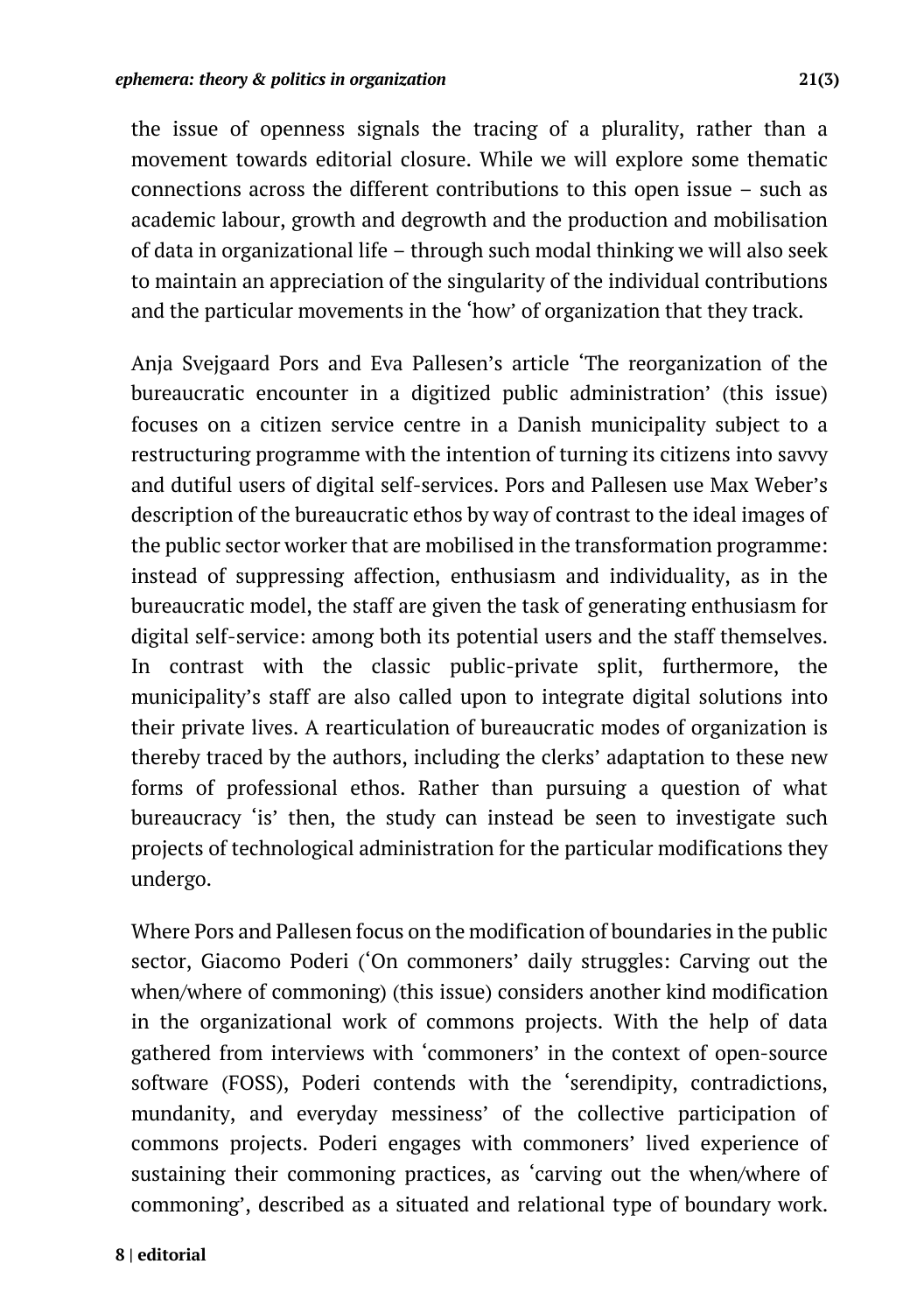Over time, this boundary work is shown by Poderi to be strenuous: constantly having to re-perform the commitment to commoning can turn into 'a relevant source of alienation from commoning itself'. Thus, the sustainability of commoning is seen to be threatened by these tensions between modes of organization (voluntary civic work; wage labour; care work) and their different forms of expression.

While commoning practices may provide one rich example of a distinctive experiment in organizational practice, Claudia Firth's article 'Reading groups: Organisation for minor politics?' (this issue) offers a 'history from below' of reading groups in their significance as experiments in organizational form. The article reflects on a range of different historical examples, considering the specificity of the practices of mutual learning and critical knowledge production which they have supported and in which they consist. In developing these interests, the article draws on Deleuze & Guattari's notion of a 'minor' politics as a means of reflection on reading groups as sites of difference or differentiation within wider political milieux. We are thereby led to an appreciation of such groups as expressing their particular modes of organization through interrelation with wider practices and formations of social and political organization.

Annika Kühn's article 'Infrastructural standby: Caring for loose relations' (this issue), meanwhile, draws upon an ethnographic study of Hamburg's cruise ship terminals to consider the significance of planned pausing. As a supplement to the recent themed issue of *ephemera* on modes of organizational standby, for Kühn such pausing in shipping and docking infrastructures provides an example of an organizational mode of 'unparticipation' that entails a simultaneous, paradoxical quality of un/availability. The serial character of such pausing in the shipping terminal is seen by Kühn to hold potentials for adjustment in each episode, as occasions for (re)composition, and which may be compared with Agamben's interest in rhythm, introduced above, as entailing relations of both order and movement. In exploring these themes, the article makes imaginative connections between sociomaterial studies of infrastructure and aspects of feminist theory to consider such moments of infrastructural balancing as a kind of *caring* for loose relations and spaces. The tracing of such moments is thereby seen to demand qualities of care which involve a concern for the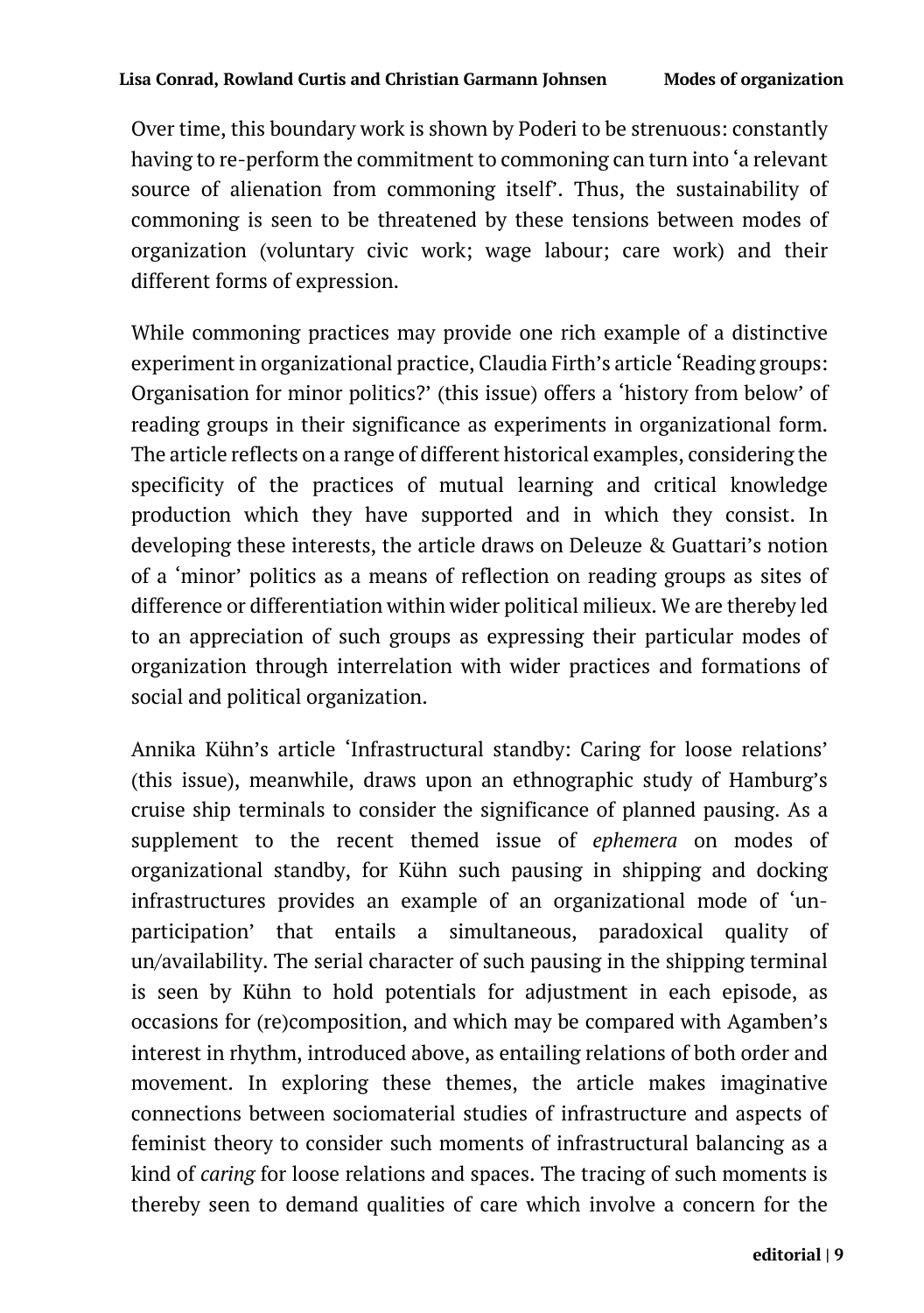vulnerability and fragility of such infrastructures and the intervals and procedures upon which they are based. Such investigations are thereby seen by Kühn to occupy the threshold of an affective plane of infrastructural looseness, poised in a liminal space between precarity and boredom.

As another investigation into contemporary infrastructures – here the infrastructures of data production and management in the monitoring of air quality – Vanessa Weber ('Filtering data: Exploring the sociomaterial production of air') (this issue) engages with informational 'data' as 'neither raw replications of the world nor available instantaneously' but as instead manufactured through sociotechnical practice. Practices of filtering are thereby seen to take on a central role, not only in the data generated by citizens' grassroots initiatives in their concern for air pollution, but also in the production and handling of data through the project's own empirical investigations. Thus, filtering ('letting pass and blocking') shows up in multiple organizational framings: the legal prescription of particular filters within pollution management; the filtering in the production of scientific accounts of air composition; and the intricate process of filtering involved in the production of Weber's empirical accounts. In this regard, the filtering of data becomes inseparable from its production, such that a valuable 'condensate' may be achieved. Rather than the 'what' of data then, through this investigation into such modes of filtering, we may instead find ourselves caught in the 'how' of data through its different moments of movement and modification.

An interest in data production and its relation to wider organizational forms can also be seen in Tereza Østbø Kuldova's article 'The cynical university: Gamified subjectivity in Norwegian academia' (this issue), which considers the increasing use of numeric indicators to measure and govern academic work. This trend, Kuldova argues, fosters a 'gamification' of academia in which academics learn to play competitive games of publication and research income. Using the case of Norwegian academic life, Kuldova explores the figure of the 'cynical academic' who maintains a critical distance towards such numeric accounts, but yet pragmatically engages in such activity as a means of perseverance in the game. In tracing the outlines of the fantasy which is understood to constitute this figure of the cynical academic, Kuldova calls for a contrasting *degamification* of academia, involving a strategy of refusal rather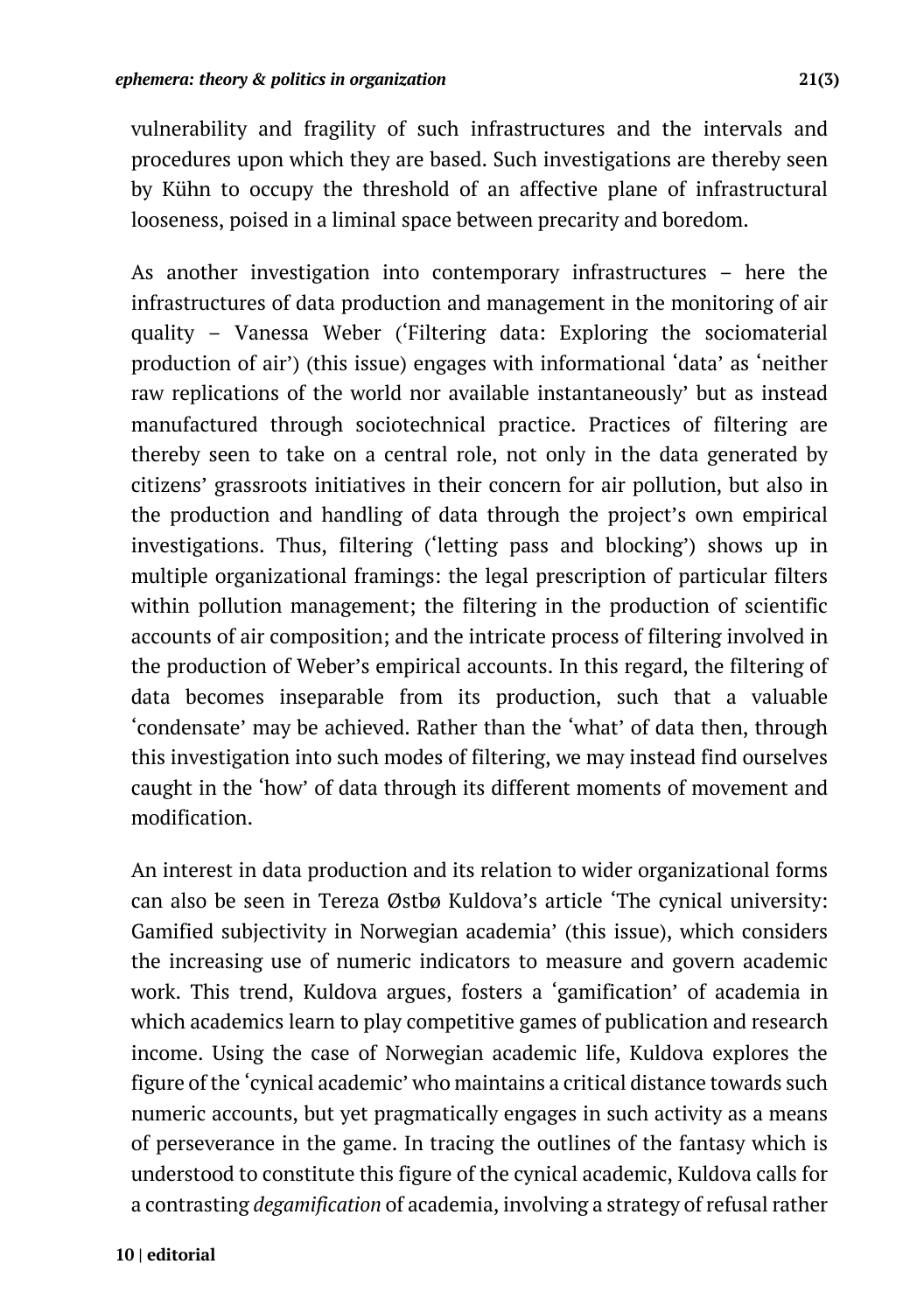than accommodation, and inspired by a concern for alternative modes of academic life that may be in decline.

Where Kuldova's article considers contrasting modes of being in the 'gamified' academy, in 'Giving an account of one's work: From excess to ECTS in higher education in the arts' (this issue), Cecilie Ullerup Schmidt's note explores how the organizational modes of life in higher art education are being modified through the so-called Bologna process. To ensure that educational activities are inscribed within this process, students in the bachelor programme 'Dance, Context, Choreography' at the Inter-University Centre of Dance in Berlin are required to record their self-study time at home, thereby serving a performative function in rendering leisure time as study time. Schmidt finds a dual dynamic in her analysis of the protocols written by students, however: on the one hand, a problematic neoliberal regime of selfmeasurement and surveillance; on the other, the new forms of visibility of artistic work which may previously have been left unseen. By applying a feminist critical lens, Schmidt identifies means of resistance within such emergent modes of accountability and visibility, 'as naysaying to an obscured economy within the arts and an insistence on time without work – for friendship, healing and caring.'

Kuldova and Schmidt's concern for prevailing modes of life within contemporary academia is complemented by Phil Hedges' note 'Deserting academia: Quitting as infrapolitics' (this issue), which explores the politics of academic employment through a contrasting focus on the confessional blog posts of those who have already departed the sector. In conversation with Francesca Coin's (2017) *ephemera* contribution 'On quitting', the note draws on the ideas of James C. Scott to consider the genre of 'Quit Lit' as part of a broader terrain of 'infrapolitical' resistance and struggle, both within and without the neoliberal university. In so doing, Hedges reflects on the methodological challenges presented by the study and their relevance to wider questions of disengagement and concealment in organizational life. We might thereby sense echoes here of the concept of 'unparticipation' mobilised by Kühn, above, in terms of the distinctive demands such absent presences may make on the researcher.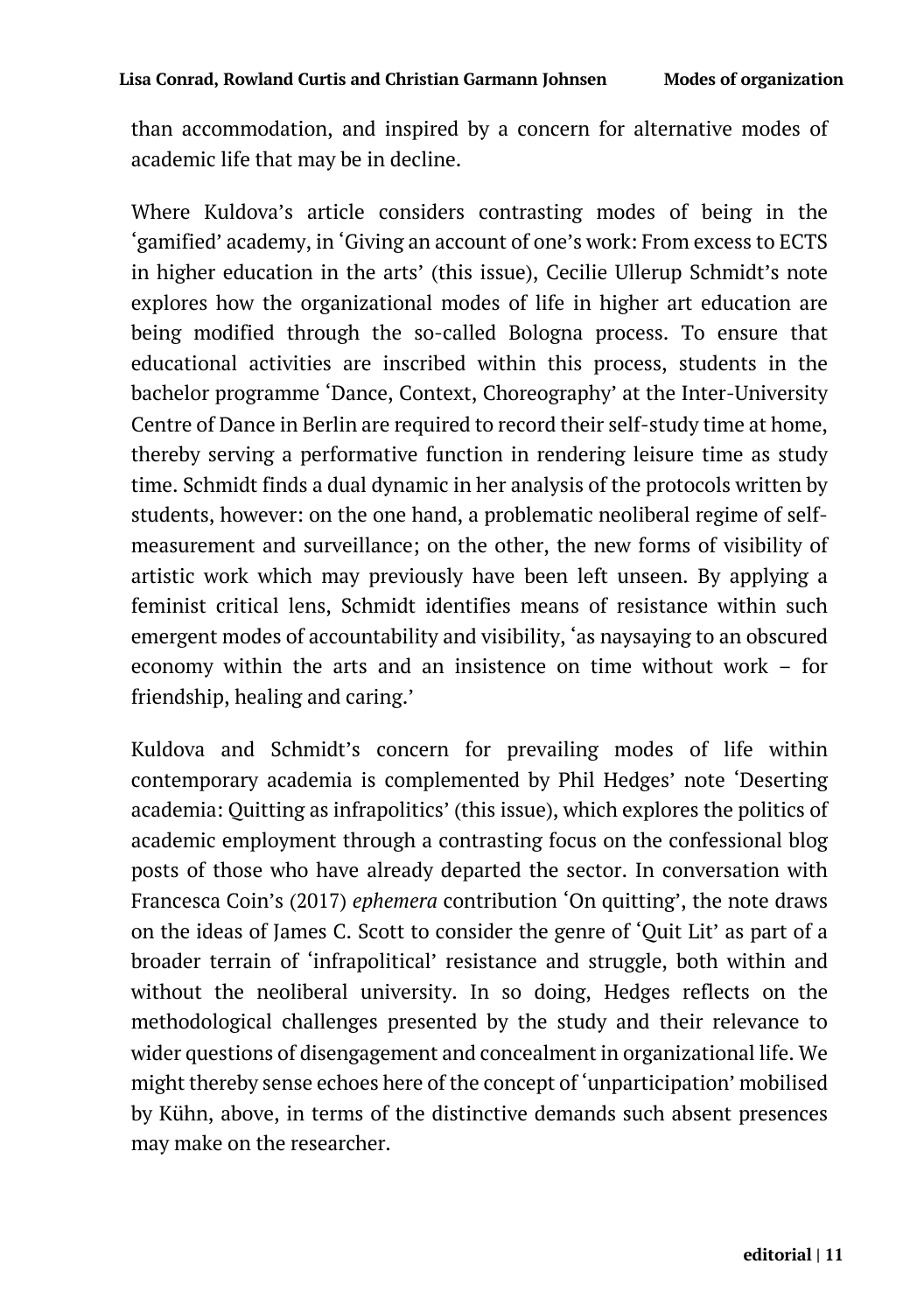While Hedges' focuses on academics who may have acted on a sense of having already had more than enough, in their note 'Enoughness: Exploring the potentialities of having and being enough' (this issue), Gabriela Edlinger, Bernhard Ungericht and Daniel Deimling consider how it may only be through reflection on our experiences of having-and-being enough that we may find ourselves able to inhabit modes of post-growth economy and society. In exploring these ideas, the authors consider the quantitative doctrine of 'moreness' that they find dominant in contemporary life. They thereby consider its role in displacing the qualitative dimensions of experiences of 'enoughness', as developed through reflections on a recent empirical study of corporate policies oriented to financial growth. By engaging experiences of good measure as opposed to right measure, and which they associate with experiences of connectedness, presence and immersion, the authors offer a broader reflection on such modes of valuation within wider social and economic life and the potentials for a more affirmative embrace of having had *just enough*.

As with Gabriela Edlinger's note on enoughness, Roberto Sciarelli's review article ('Pleasure as a political ethics of limits') also reflects upon questions of limits, value and degrowth through a combined review of recent books by Paolo Godani and Giorgos Kallis. With regard to the Kallis text, Sciarelli finds a reading of Malthus' theory of natural limits and scarcity which offers confirmation of Malthus' reactionary reputation in its naturalisation of scarcity and class inequalities, rejection of projects of redistribution and overriding commitment to concerns of economic growth. Kallis is seen instead to turn to classical Greek thought as the basis for a more affirmative relationship to such limits to growth as the conditions for an abundance that is shared. Meanwhile, Sciarelli finds in Godani's reading of Epicurus a kind of subtractive relationship to pleasure, whereby the removal of pain gives chance 'to the innate condition of pleasure, which does not require anything more'. Where Poderi, above, reflects on the struggles involved in the maintenance of an organizational commons, Sciarelli finds in these texts an affirmation of the shared passions of a life in common as a valuable counter to contemporary modes of over-consumption.

Where Sciarelli's review looks to classical Greek thought as a source of alternative ethical modes of life, the final two contributions consider the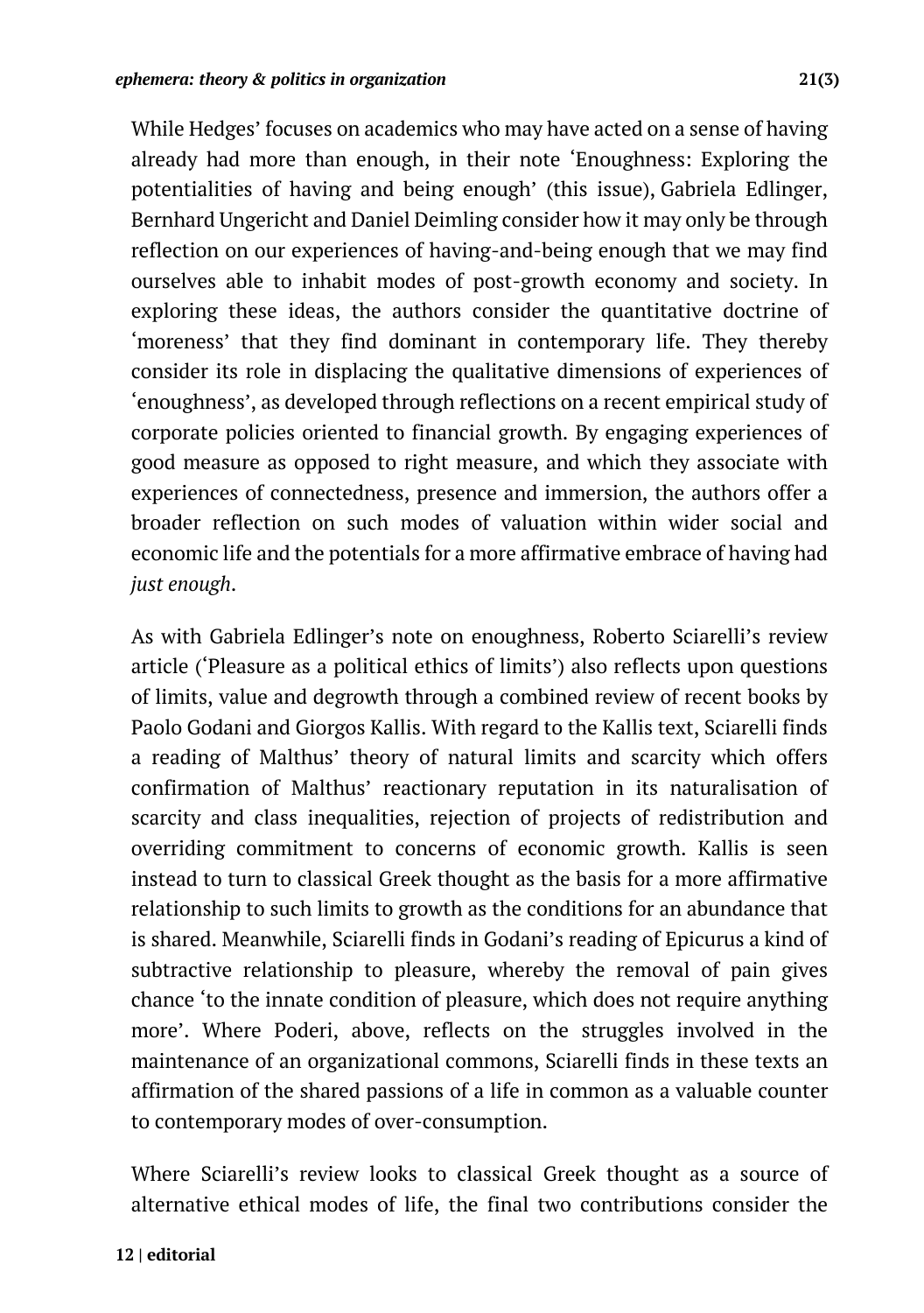contemporary turn to theological traditions and modes of thought as means to make sense of our socio-economic present. Enrico Beltramini ('Economic theology: Is economy a subfield of theology?') (this issue) offers a thoughtful review of Stefan Schwartzkopf's (2019) edited collection *The Routledge Handbook of Economic Theology*, locating economic theology within the wider contemporary field of political theology, while exploring the ways these fields have navigated intersections in the social sciences between faith and secular modernity. In reply to Beltramini's review, Schwarzkopf offers responses on the collection's editorial framing, the relationship of its contributions to Western liberal market norms and questions of theological commitment. Where Beltramini evokes the figure of the apologetical theologian, who, in their effacement of the word of the Almighty God, ends up defaulting to some finite oracle, Schwarzkopf offers a reminder of more expansive notions of theology without a God, as associated with Georges Bataillle's notion of 'atheology' or acephalous theology.

## **Conclusion**

In this editorial article we have drawn on the theme of modes of organization as a means to explore both the collectivity and singularity of the contributions to this open issue. Agamben's discussion of modal ontology, and the contrast he draws with more classic approaches to ontology, has allowed us to begin to draw out some characteristics typical of such modal conceptions and their possible value for organization studies: including its problematization of essentialist thinking; its shift from questions of the 'what' to a concern with the 'how' of organization; and a relationship to organizational transformation where order and movement are seen as complementary rather than oppositional. As we have indicated above, this modal way of thinking has allowed us some fresh perspectives on the diverse contributions to this open issue, while enabling reflection on the very notion of an open issue: as a form which allows an exploration of lines of convergence between the different contributions while also maintaining the 'how' of the contributions in both their singularity and plurality. We have also begun to situate such modal thinking within a wider ontological turn in organization studies, as a gesture towards the openings and modifications which such thinking may yet provide for *ephemera* and the theory and politics of organization.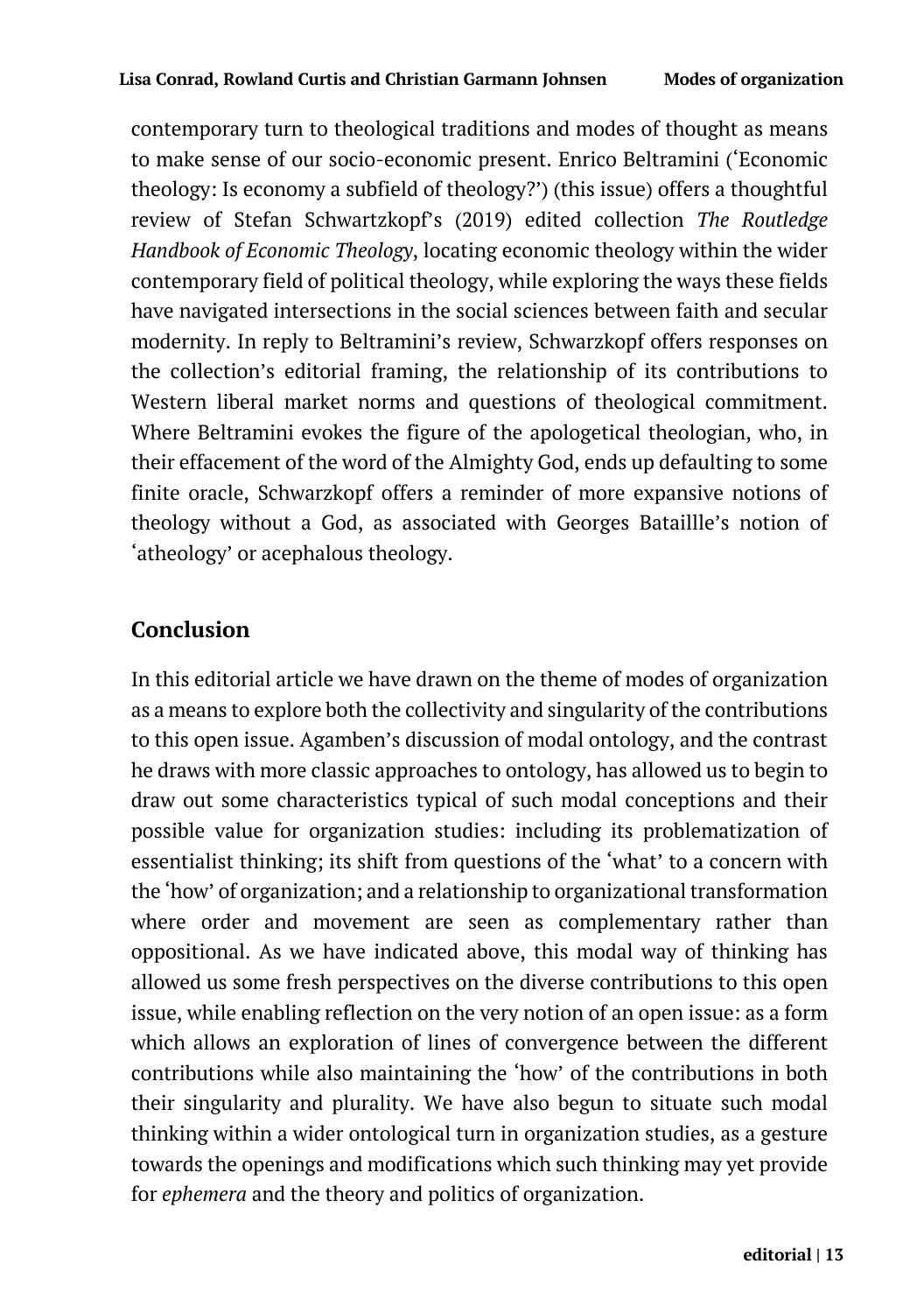#### **references**

Agamben, G. (2015) *The use of bodies*. Stanford: Stanford University Press.

- Agamben, G. (2007) *Profanations*. New York: Zone Books.
- Beltramini, R. (2020) 'Power and management according to Agamben: Some implications of Agamben's thoughts to management scholarship', *ephemera*, 20(4): 195-221.
- Böhm, S. & Jones, C. (Eds.) (2001) 'Responding: To Cooper', special issue, *ephemera*, 1(4).
- Burrell, G. and G. Morgan (1979) *Sociological paradigms and organisational analysis*. Aldershot: Ashgate.
- Campbell, N., G. McHugh, P.J. Ennis (2019) 'Climate change is not a problem: Speculative realism at the end of organization', *Organization Studies*, 40(5): 725-744.
- Coin, F. (2017) 'On quitting', *ephemera*, 17(3): 705-719.
- Cooper, R. (1976) 'The open field', *Human Relations*, 29(11): 999-1017.
- Czarniawska, B. (2009) 'STS meets MOS', *Organization*, 16(1): 155-160.
- Davies, W. (2019) 'The political economy of pulse: Techno-somatic rhythm and real-time data', *ephemera*, 19(3): 513-536.
- Fleetwood, S. (2005) 'Ontology in organization and management studies: A critical realist perspective', *Organization*, 12(2): 197-222.
- Frost, T. (2016) 'Redemption between politics and ontology: Agamben on the coming politics', *ephemera*, 16(2): 125-136.
- Helin, J., Hernes, T., Hjorth, D. & Holt, R. (Eds.) (2014) *The Oxford handbook of process philosophy and organization studies*. Oxford: Oxford University Press.
- Holbraad, M. & M.A. Pedersen (2017) *The ontological turn: An anthropological exposition*. Cambridge: Cambridge University Press.
- Johnsen, R., Skoglund, A., Statler, M. & Sullivan, W. M. (2021) 'Management learning and the unsettled humanities: Introduction to the special issue', *Management Learning*, 52(2): 135-143.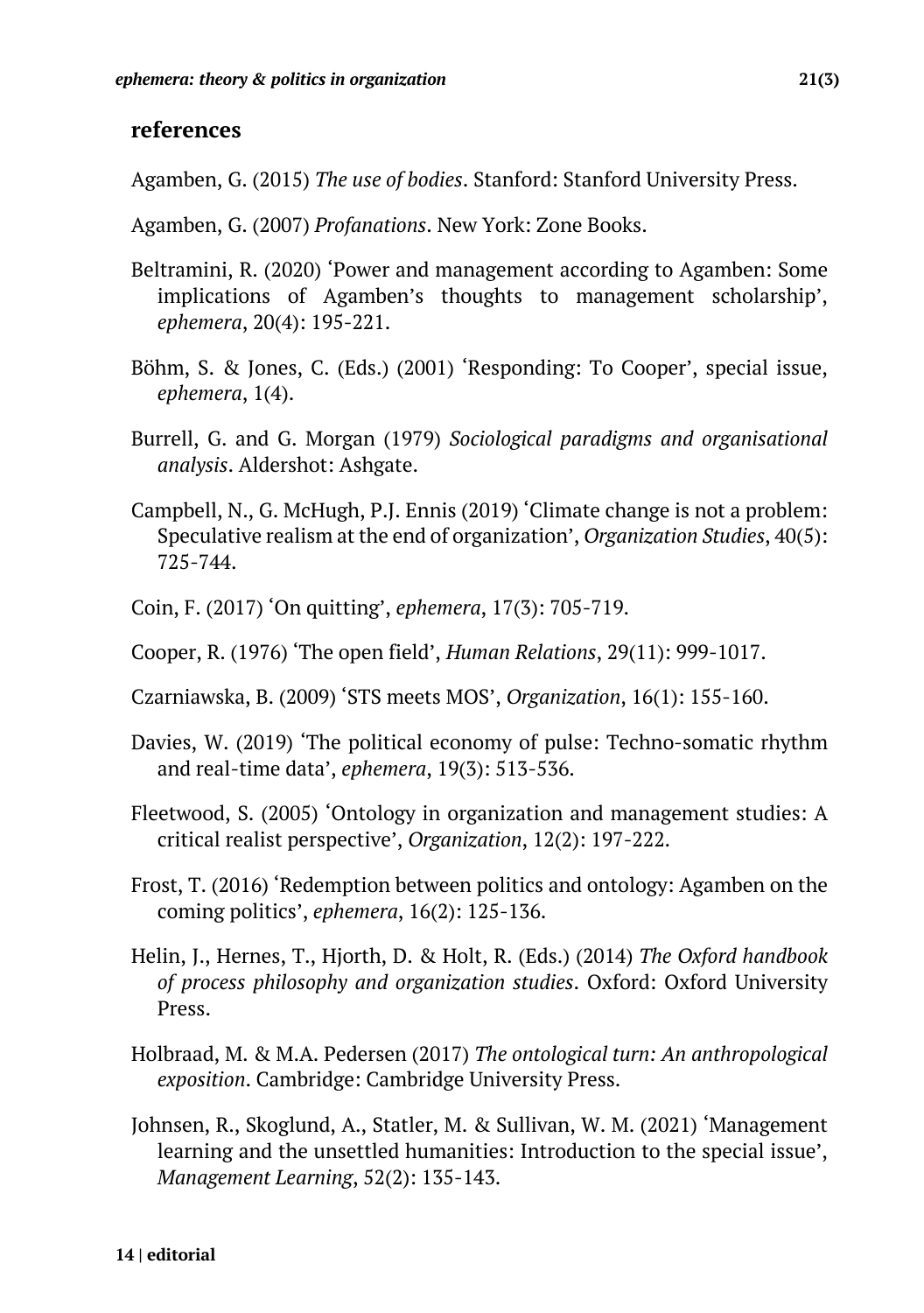- Karppi, T., Kähkönen, L., Mannevuo, M., Pajala, M. & Sihvonen, T. (2016) 'Affective capitalism: Investments and investigations', *ephemera,* 16(4): 1- 13.
- Kemmer, L., Kühn, A., Otto, B. & Weber, V. (2021) 'Standby: Organizing modes of in|activity', *ephemera*, 21(1): 1-20.
- Latour, B. (2011) '"What's the story?" Organizing as a mode of existence', in J.H. Passoth, B. Peuker and M. Schillmeire (eds.) *Agency without actors? New approaches to collective action*. London: Routledge.
- Latour, B. (2013) *An investigation into modes of existence: An anthropology of the moderns*. Cambridge, MA: Harvard University Press.
- Letiche, H., Lightfoot, G. & Lilley, S. (2018) 'The matter of objects', *ephemera*, 18(3): 681-693.
- Mol, A. (2002) *The body multiple: Ontology in medical practice*. Durham, NC: Duke University Press.
- O'Doherty, D. & Neyland, D. (2019) 'The developments in ethnographic studies of organising: Towards objects of ignorance and objects of concern', *Organization*, 26(4): 449-469.
- Sørensen, B.M. (2003) 'Gilles Deleuze and the intensification of social theory', *ephemera*, 3(1): 50-58.
- Spinoza, B. (2002) *Complete works*. Indianapolis, Cambridge: Hackett Publishing Company.
- Spoelstra, S. (2005) 'Robert Cooper: Beyond organization', *The Sociological Review*, 50(1): 106-119.
- Willmott, H. (1993) 'Breaking the paradigm mentality', *Organization Studies*, 14(5): 681-719.

#### **the editors**

Lisa Conrad is a member of the editorial collective of ephemera. Email: lisa.conrad@lephana.de

Rowland Curtis is a member of the editorial collective of ephemera. Email: r.curtis@qmul.ac.uk